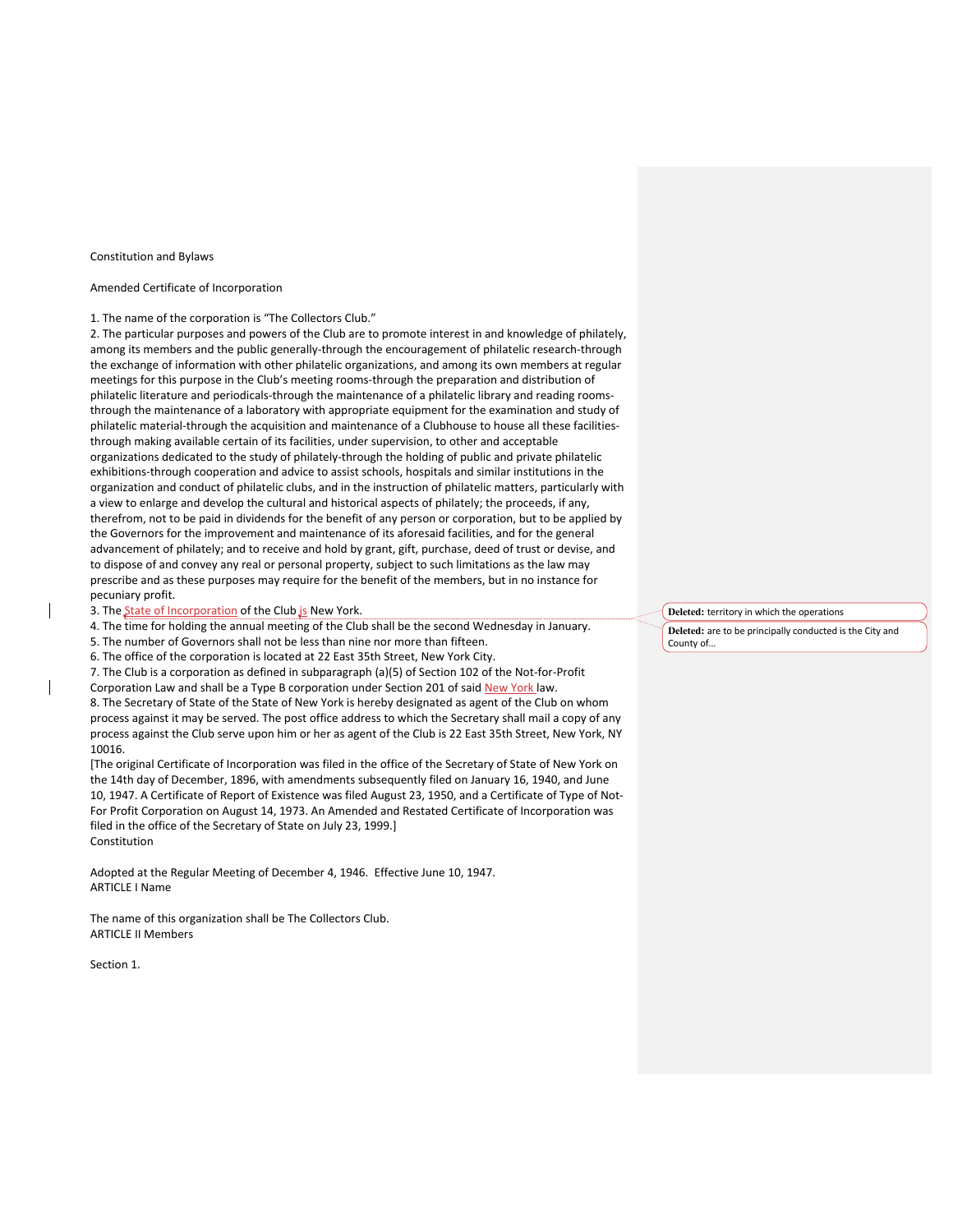The members of the Club shall be such persons as shall be elected by the Board of Governors. Section 2.

The classes of members shall be Resident, , Non-Resident, Life, and Honorary, as defined by the By-Laws. ARTICLE III Governors and Trustees —

# Section 1.

The affairs of the Club shall be managed and controlled by a Board of Governors in accordance with this Constitution and By-Laws. Section 2.

The Board of Governors shall consist of not less than nine (9) nor more than fifteen (15) Resident and/or non-Resident Members in good standing, one-third of whom shall be elected in equal classes, each to serve for a period of three (3) years, provided however,  $\mu$ p to 1/3 of the Governors may, as an option, be held by a member not within the 50-mile radius of the Club as required for resident members. Life and Honorary Members who maintain all Resident Member requirements are eligible to Board membership. The number of Governors for the ensuing year may be determined at the regular November meeting of the Board of Governors for which due notice of such anticipated action shall be given. However, no Governor may by this action be deprived of membership on the Board of Governors until the termination of the full term for which he was elected. Section 3.

At each Annual Meeting at which there is a quorum present, the Resident and non-Resident Members in good standing shall elect a slate of one-third of the Governors by a plurality of the votes cast who shall serve for a full term of three (3) years. Section 4.

The Board of Governors shall have the power to fill all interim vacancies that may occur in its body by placing in nomination the name or names of any Resident or non-Resident Member in good standing subject to the requirements as set forth in Section 2 herein. Such election to be made by a majority vote of those present at any meeting of the Board held subsequent to such nomination and the Resident, non-Resident, or Honorary members receiving a plurality of such votes may serve as such Governor until the beginning of the year following such election, at which time the vacancy shall be filled in accordance with the provisions immediately herein preceding this Section. Section 5.

The Board of Governors at their first meeting after each annual meeting shall elect from among their number a President, a Vice-President, a Secretary, and a Treasurer, who shall hold office for one year or until their successors are elected. Section 6.

The Board of Governors shall have the power to elect or appoint other than members of the Board, an Assistant to any of the elected officers, without the officer's powers, with definite designation of duties and at compensation, if any, to be determined at the time of appointment. Section 7.

**Deleted:** Associate Resident **Deleted:** , Associate Non-Resident

**Deleted:** one Governor's position in each year's class of **Deleted:** of the Board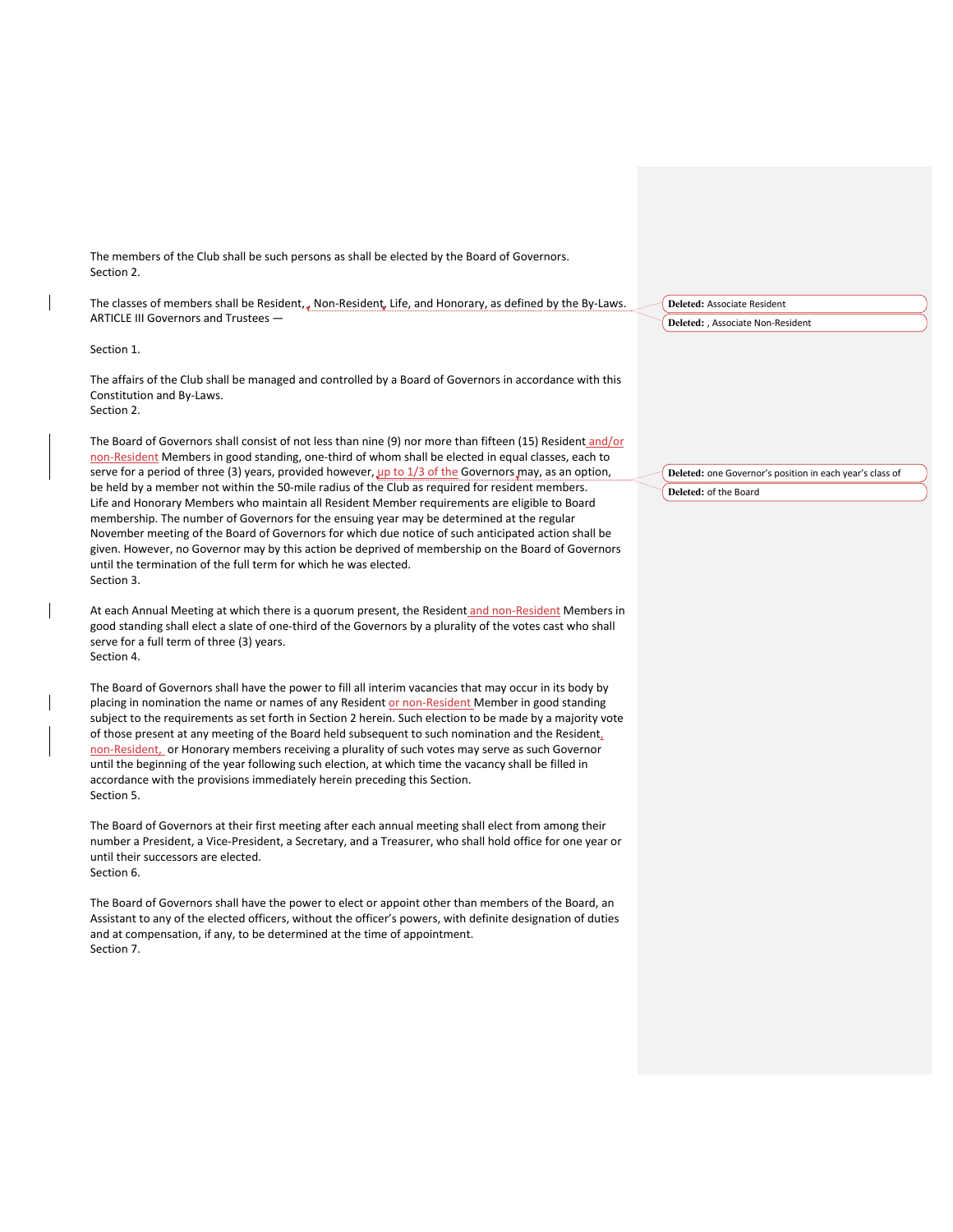The Board of Governors may receive and hold by grant, purchase, deed of trust, or devise, and dispose of and convey any real or personal property, subject to such limitations as the law may prescribe for the benefit of the members but in no instance for pecuniary profit. ARTICLE IV Officers and Duties

## Section 1.

The President shall preside at all meetings of the Club and the Board of Governors. The President shall designate all appointees and all standing committees and such special committees as may from time to time be required and shall be ex-officio a member of all committees. The President shall execute in behalf of the Club all contracts and other papers upon instruction from the Board of Governors. Section 2.

The Vice-President in the absence of the President, shall perform all the duties of the President and act in his or her place. The Secretary and Treasurer in order named shall act in place and stead of the President if he of she and the Vice-President be absent. Section 3.

The Secretary shall keep a record of all the meetings of the Club and of the Board of Governors in books belonging to the Club and provided for that purpose. The Secretary shall be the corresponding officer of the Club, give all notices of meetings of the members and the Board of Governors, and shall keep all other records of the Club, and shall in general perform all other duties incident to his or her office. Section 4.

The Treasurer shall have charge of the finances of the Club, subject to the direction and supervision of the Board of Governors. The Treasurer shall maintain records and render such reports as required by the Board of Governors.

Section 5.

At any meeting of the Board of Governors when all the officers may be absent any Governor may be elected to act as Chairman of that meeting. ARTICLE V Removal of Officers

# Section 1.

The Board of Governors, with or without cause, by a two-thirds vote of its full membership, may remove any trustee, Governor, Officer, or member of any committee. Such action shall only be taken after ten days' notice in writing shall have been mailed to such Trustee, Governor, Officer or committee member, together with a copy of the charges and a date set at which he may appear before the Board of Governors and have a hearing on the charges. The person preferring the charges shall also be required to be present.

ARTICLE VI Suspension and Expulsion of Members

## Section 1.

Any member of the Club, for cause, may be suspended by a majority vote of the Board of Governors for such period as the Board of Governors may deem proper. Section 2.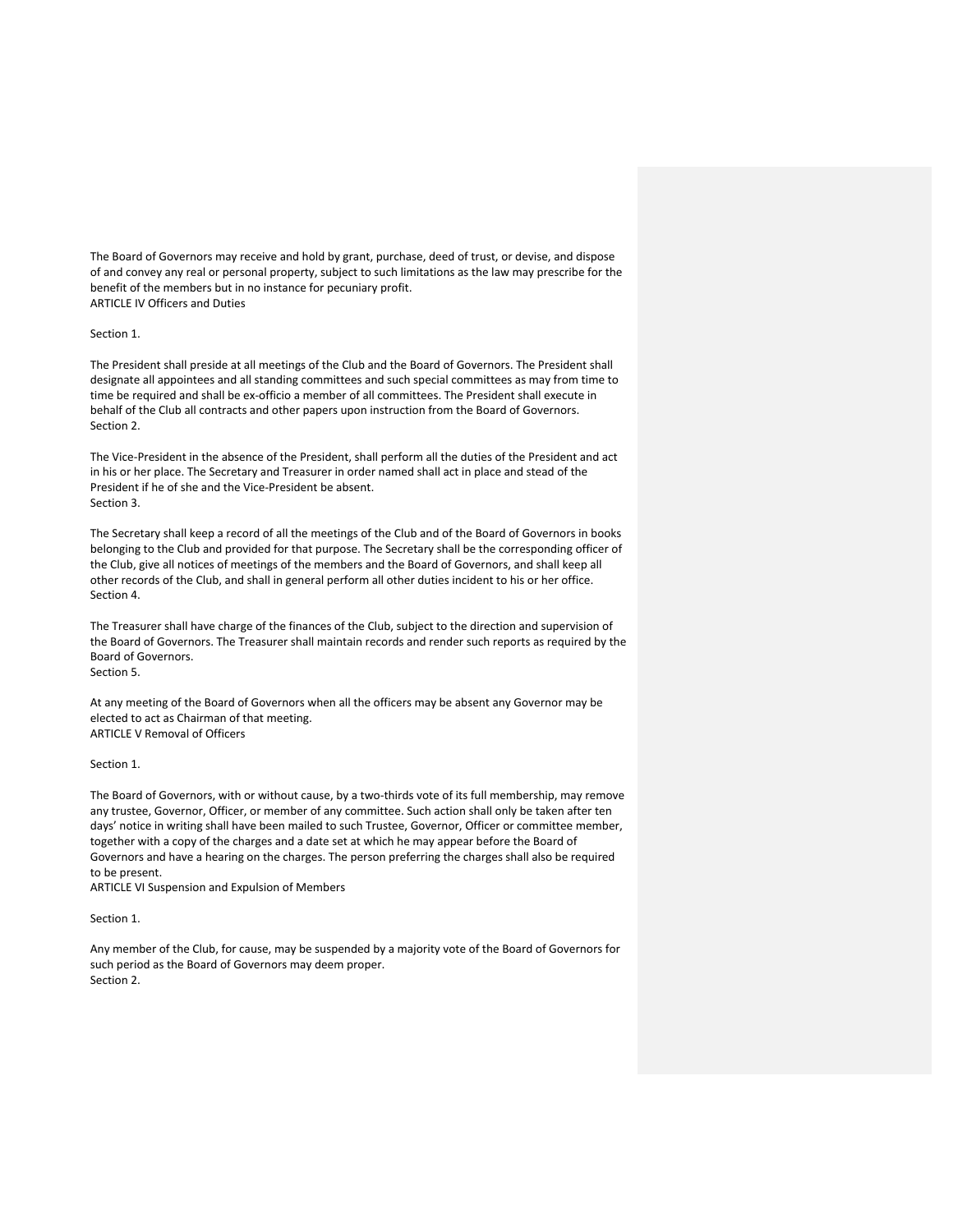Any member of the Club, for cause, may be expelled by two-thirds vote of the Board of Governors. Such action shall only be taken after ten days' notice in writing shall have been mailed to the member together with a copy of the charges and a date set at which he may appear before the Board of Governors and have a hearing on the charges. The person preferring the charges shall also be required to be present. ARTICLE VII Meetings

Section 1.

The annual meeting of the Club shall be held on the second Wednesday in January. Section 2.

There shall be two regular meetings of the Club in each of the months from September to June inclusive on such days as the Board of Governors shall fix. Section 3.

A special meeting of the Club may be called by the Board of Governors on the written request of at least seven members addressed to the President and stating the object or reason for calling such meeting. Written notice shall be mailed to each member entitled to a vote, and posted on the Collectors Club website at least five days before holding the meeting. Section 4.

A quorum at any meeting of the Club shall be twenty-five voting members in good standing. ARTICLE VIII Cessation of Property Interest

## Section 1.

No dividends shall be paid for the benefit of any person or corporation and no property shall be disposed of for the pecuniary profit of any member. No part of the net earnings of the Club shall inure to the benefit of any member or individual. In the event of dissolution, no property, real or personal, shall be distributed to members, but after the payment of all debts, liabilities and obligations, all remaining property shall be applied to the advancement of philately by distribution thereof exclusively for such literary, educational or scientific purposes as may be deemed advisable by the Governors in dissolution. Section 2.

All right, title and interest, both legal and equitable which a member may have in and to the property of the Club, subject to the foregoing section, shall cease and terminate in the event of any of the following, (a) the expulsion of such member, (b) the striking of his name from the roll of members and (c) his death or resignation.

ARTICLE IX Amendments —

This Constitution may be amended at any annual, regular or duly and properly called special meeting of the Club, at which the required quorum of twenty-five (25) members shall be present, by a vote of twothirds of the members present and voting, provided that written notice of the proposed amendment shall have been posted on the Collectors Club website for a period of at least thirty (30) days preceding said meeting. Bylaws

**Deleted:** entitled to a vote,

**Deleted:** Bulletin Board

**Deleted:** and a copy of the proposed amendment shall have been mailed to each voting member of the Club at least fifteen (15) days before said meeting.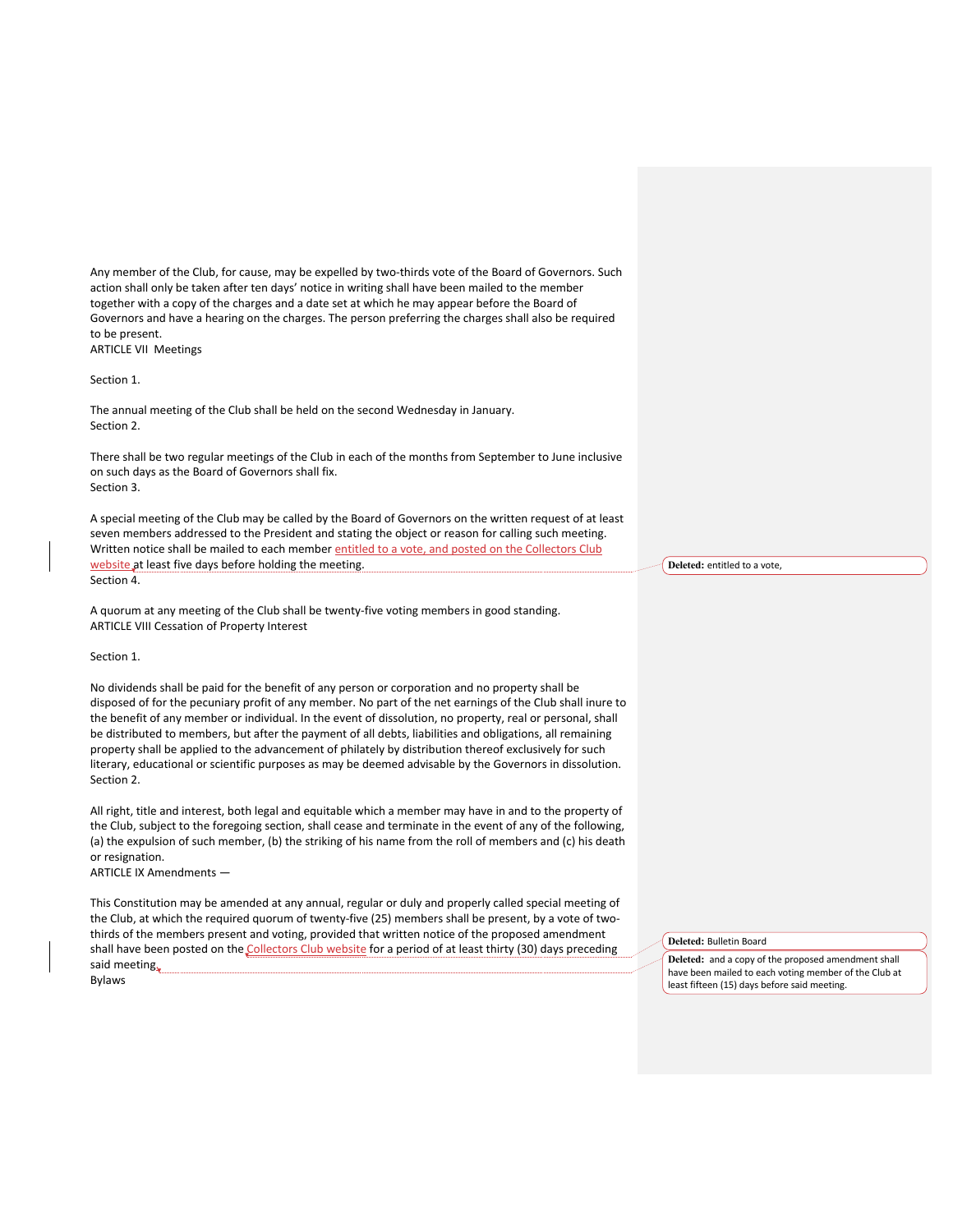Adopted at the Regular Meeting of December 4, 1946. Effective June 10, 1947. ARTICLE I Members —

## Section 1.

Resident Members shall be such persons over the age of twenty-one (21) years (a) as may have a place of business or be employed in the City of New York or (b) reside within a fifty miles automobile-highway radius of Columbus Circle in the City of New York (as determined from the most recent edition of "Google [or such similar] maps").

# Section 2. **DELETE**

Non-Resident Members shall be such persons over the age of twenty-one (21) years who reside and are employed entirely outside the areas mentioned in Section 1 above. Should a Non-Resident's qualification change to that of a Resident Member, he shall be transferred to that classification forthwith.

Section 4.

Any member may change the classification of his membership from Resident to Non-Resident or from Non-Resident to Resident, upon notification to the Board of Governors and, and subject to such adjustment as the Board of Governors shall decide. Section 6.

(a) Life Members shall be such members as may qualify under Article III hereof. They shall be entitled to all privileges of Resident members.

(b) Non-Resident Life Members shall be such as qualify under Section 2 of Article III hereof. They shall not be considered Life Members for other purposes of the Constitution and By-Laws, but shall be entitled to all the privileges of the category of non-resident member in which they fall. If a Non-Resident Life Member shall thereafter reside or work within the area specified in Section 1, the Board of Governors shall determine what adjustment in membership classification shall be appropriate. Section 7.

Honorary Members shall be such members as the Board of Governors may deem deserving of such honor, elected by the unanimous vote of the whole Board when two-thirds of the whole Board are present. Honorary Members shall not be required to pay dues and shall be entitled to hold all privileges of Club membership, including the right to hold office and serve as a Governor, provided they also qualify as a member in residence as defined in Section 1 above. Section 8.

The decision of the Board of Governors in the determination of the eligibility of any applicant for any class of membership shall be final. ARTICLE II Membership Privileges —

Section 1.

**Deleted:** Hagstrom's Map of 50 Mile Radius from New York City

**Deleted:** Associate Resident Members shall be such persons defined in Section 1 who shall be the spouse, significant other or dependent under the age of eighteen (18) of a Resident Member, living at the same address as the Resident Member.¶ Section 3.¶

**Deleted:** Associate Non-Resident Members shall be such persons defined in Section 3 who shall be the spouse, significant other or dependent under the age of eighteen (18) of a Non-Resident Member, living at the same address as the Non-Resident Member.¶ Section 5.¶

**Deleted:** or, if between the ages of eighteen (18) and under the age of twenty-three (23) years, from Associate Resident to Associate Non-Resident or from Associate Non-Resident to Associate Resident

**Deleted:** application

**Deleted:** and approval of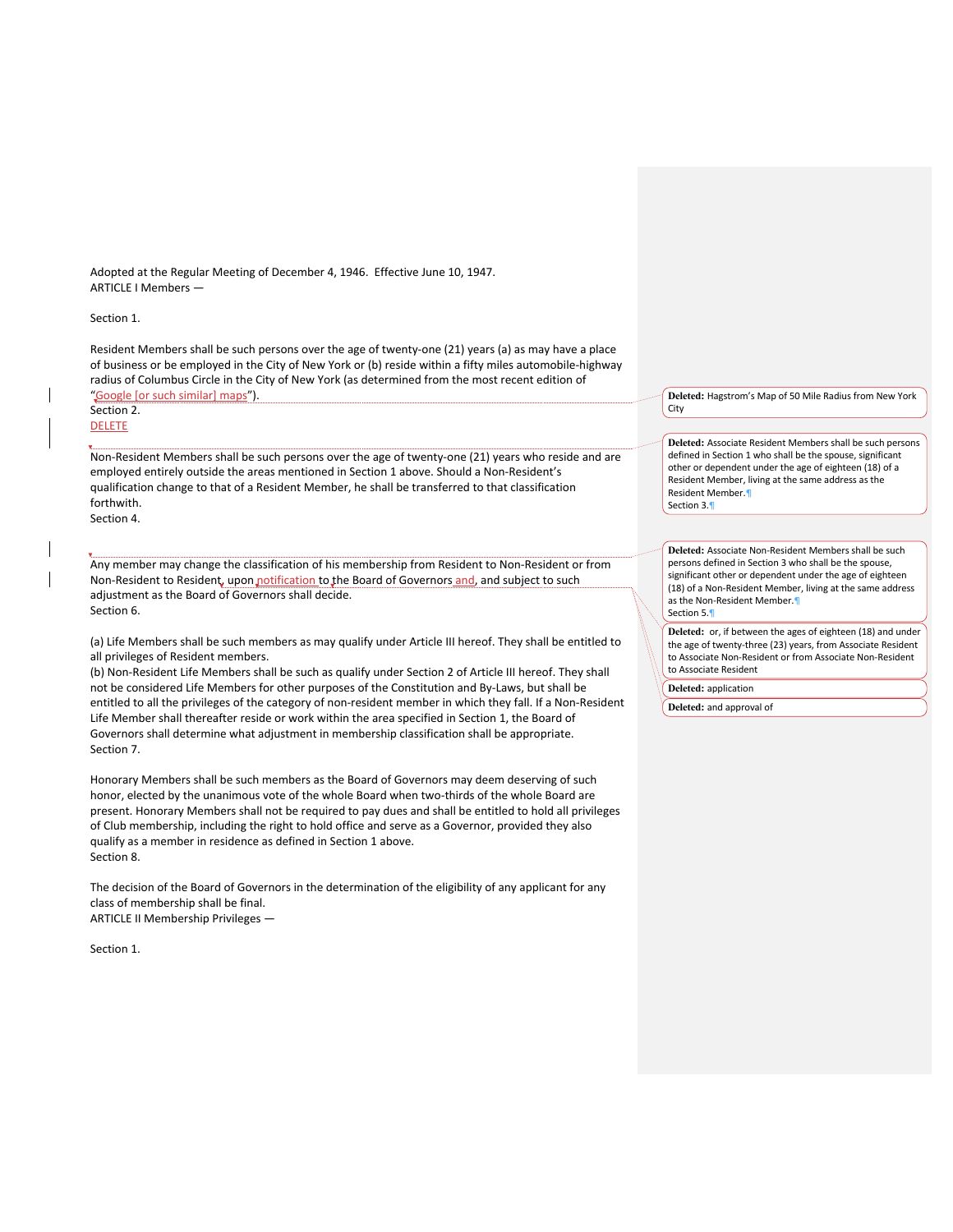Honorary, Life, Resident, and non-Resident members in good standing shall be entitled to vote at any meeting of the Club, to hold office or to have and hold any fiduciary interest in the property or assets of the Club. ARTICLE III Life Membership —

Section 1. Life Membership. Life membership fee shall be twenty times the maximum Resident Membership dues.

Section 2. Non-Resident Life Membership. Non-Resident Life membership fee shall be twenty times the dues in effect for such category of non-resident membership at the time, without regard to any reduced level of dues for members in Associate status.

ARTICLE IV Initiation Fees —

Section 1.

The initiation fee for members shall be such sum as may be fixed and determined by the Board of Governors. ARTICLE V Annual Dues —

Section 1.

The annual dues will be established for each membership category by the Board of Governors as the Board shall from time to time determine changes to be necessary. Section 2.

All dues shall be payable in advance:

(a) For all members on the rolls at the end of the year, the dues shall be billed and payable January 1 of each year.

(b) For members elected during the year, the dues shall be billed and payable as of the first of April, July or October immediately preceding the date of election, on the basis of three-fourths, one-half or onefourth of the annual dues, respectively.

Section 3.

Any member in default in payment of dues for a period of more than sixty (60) days may be suspended or expelled by the Board of Governors. ARTICLE VI Rules for Admission —

Section 1.

Every applicant for admission to the membership of the Club must be proposed in writing by one member and seconded by another member. Section 2.

Accompanying the written application for membership shall be letters from the proposer and seconder stating the qualifications of the proposed new member. Where the proposer is a member of the Board of Governors, letters may be dispensed with. Membership in a National Organization such as the American Philatelic Society, Royal Philatelic Society of Canada, or Royal Philatelic Society (London) can serve as a reference

Section 3.

**Deleted:** (but not Associate Resident)

**Deleted:** the only members

**Deleted:** , without regard to any reduced level of dues for members in Associate status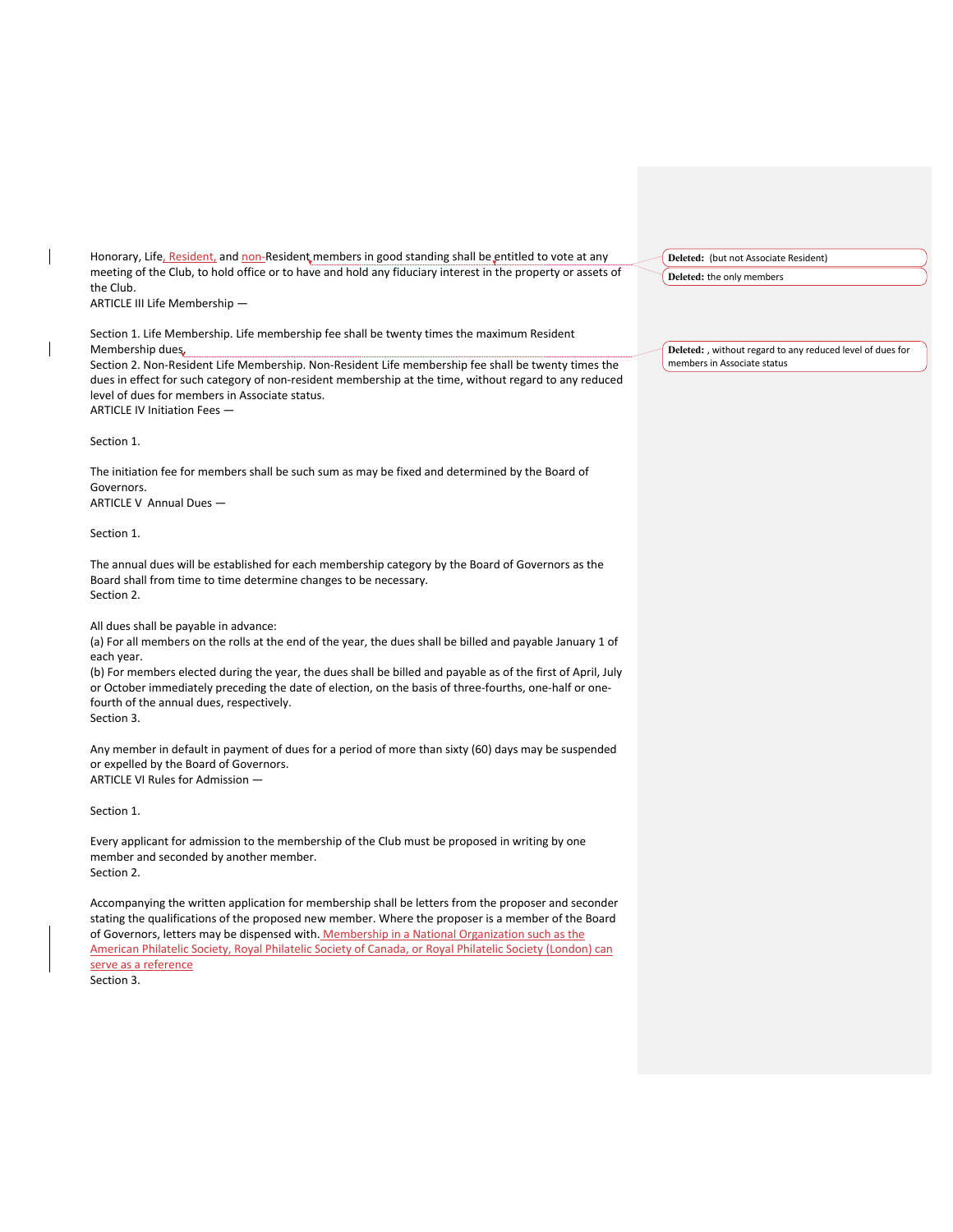| Applications shall be posted on the Club website for a period of thirty days and shall be submitted to the |
|------------------------------------------------------------------------------------------------------------|
| Board of Governors at their proximate meeting during or after this time.                                   |
| Section 4.                                                                                                 |

Members shall be elected by the Board of Governors. Section 5.

Two negative votes by the Board of Governors shall exclude an applicant from admission to the Club. Section 6.

Applicant shall pay the initiation fees and dues at the time of application for membership. Should applicant fail to timely pay the aforesaid fees and dues, the Board of Governors shall not consider the application for membership. In the event the Board of Governors denies the application for membership, the initiation fees and dues shall be refunded promptly to applicant. ARTICLE VII Governors —

Section 1.

The Board of Governors shall hold regular meetings once a month. Meetings for months of July and August may be omitted.

Section 2.

Special Meetings may be called by the President and shall be called upon the request of three (3) Governors. A written notice of Special Meetings shall be given at least two (2) days prior to the holding thereof. Section 3.

Life, Honorary (as qualified ante Article I, Section 8) Resident, and on-Resident members shall be eligible to be elected as Governors provided, however 1/3 of overall Governor's positions on the Board of Governors may, as an option, be held by a member not within the 50-mile radius of the Club as required for resident members. Section 4.

A quorum shall be one-half of the Board of Governors. Section 5.

Any Governor absent from four (4) consecutive meetings without proper excuse may be dropped by the vote of the Board of Governors, but by not less than six (6) affirmative votes. ARTICLE VIII Committees

Section 1.

There shall be the following standing committees: House Committee Library Committee Membership Committee Program Committee

**Deleted:** Bulletin Board of the **Deleted:** thereafter

**Deleted:** Only **Deleted:** , **Deleted:** one **Deleted:** in each year's class **Deleted:** of **Deleted:** of the Board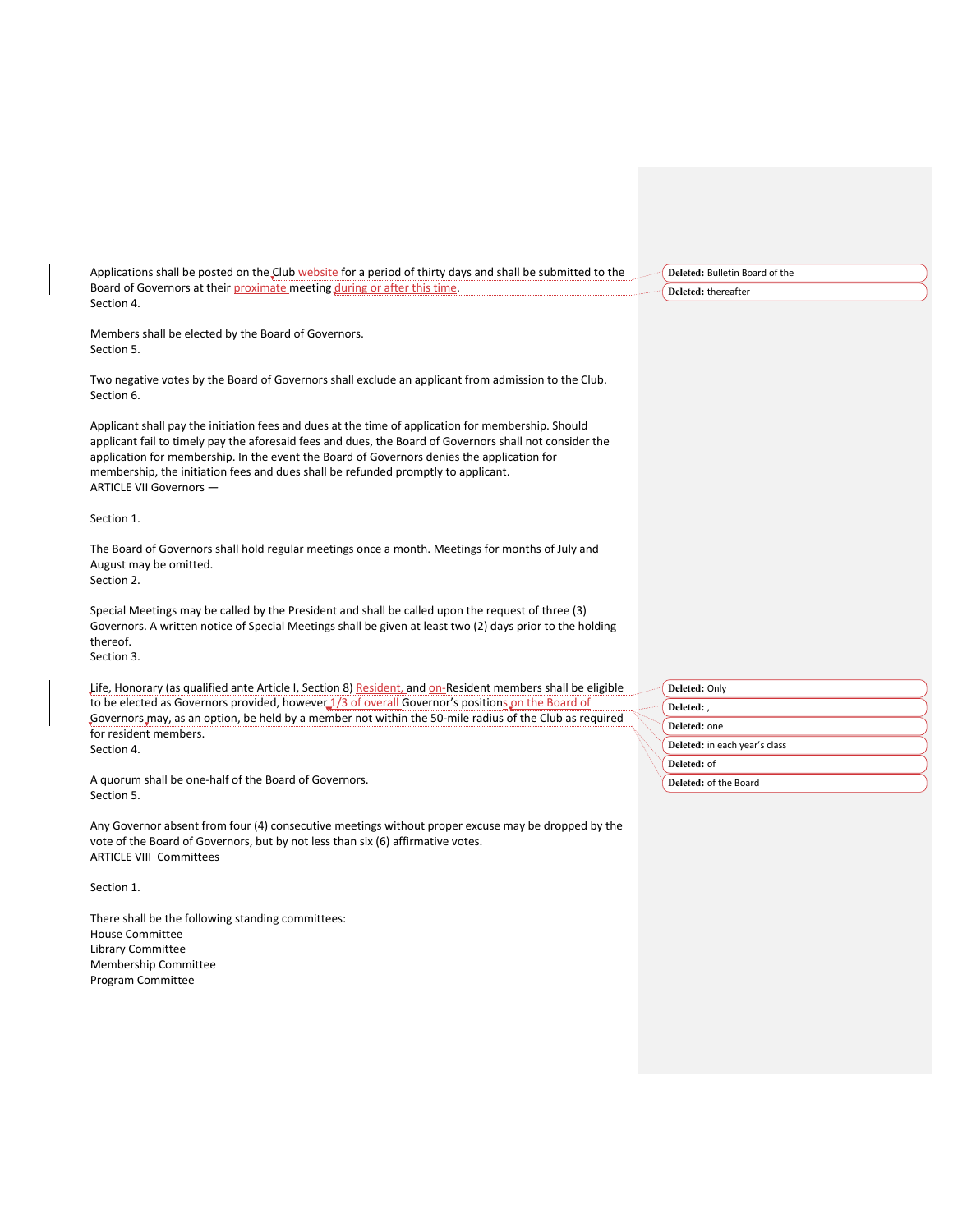Publications Committee Section 2.

The President may appoint an Executive Committee to serve in an advisory capacity. Section 3.

There shall be such other committees as the Board of Governors may from time to time determine to be necessary. Section 4.

All committees shall be appointed by the President, to whom they shall report and of which he shall be an ex-officio member. Section 5.

All standing committees shall perform such duties as their titles indicate and shall promulgate such rules and regulations as they may prescribe, subject to the approval of the Board of Governors. Section 6

The President may, with the approval of a majority of a quorum of the Board of Governors, appoint from time to time Regional Representatives, not to exceed twenty (20) in number. The duties of the Regional Representatives will be such as the Board of Governors may from time to time prescribe. All Regional Representatives must be members in good standing and shall serve at the pleasure of the Board of Governors.

ARTICLE IX Library and Library Funds —

Section 1.

The J. Brace Chittenden Fund shall be maintained as property of the Club. In case of dissolution of the Club, the Library and such portion of unexpended income of said fund as may be needed for the purpose, to the extent possible under the circumstances of such dissolution, shall be transferred to an appropriate institution to carry out the philatelic, educational and scientific purposes thereof; any balance of principal and income of said Fund thereafter remaining to be general assets of the Club. Section 2.

The principal of said Fund and any accretions thereto shall be invested in such manner as approved by the Board of Governors. Section 3.

The interest on this fund shall be available only for the purchase of new material and the preservation and maintenance of the existing material in the Library. Section 4.

The Club may set aside and transfer to the credit of the Library fund a portion of its annual dues, which shall be used only for permanent fixtures or improvements of the Library. The unexpended balance at the end of the fiscal year shall be transferred to the principal of the "J. Brace Chittenden Memorial Fund."

Section 5.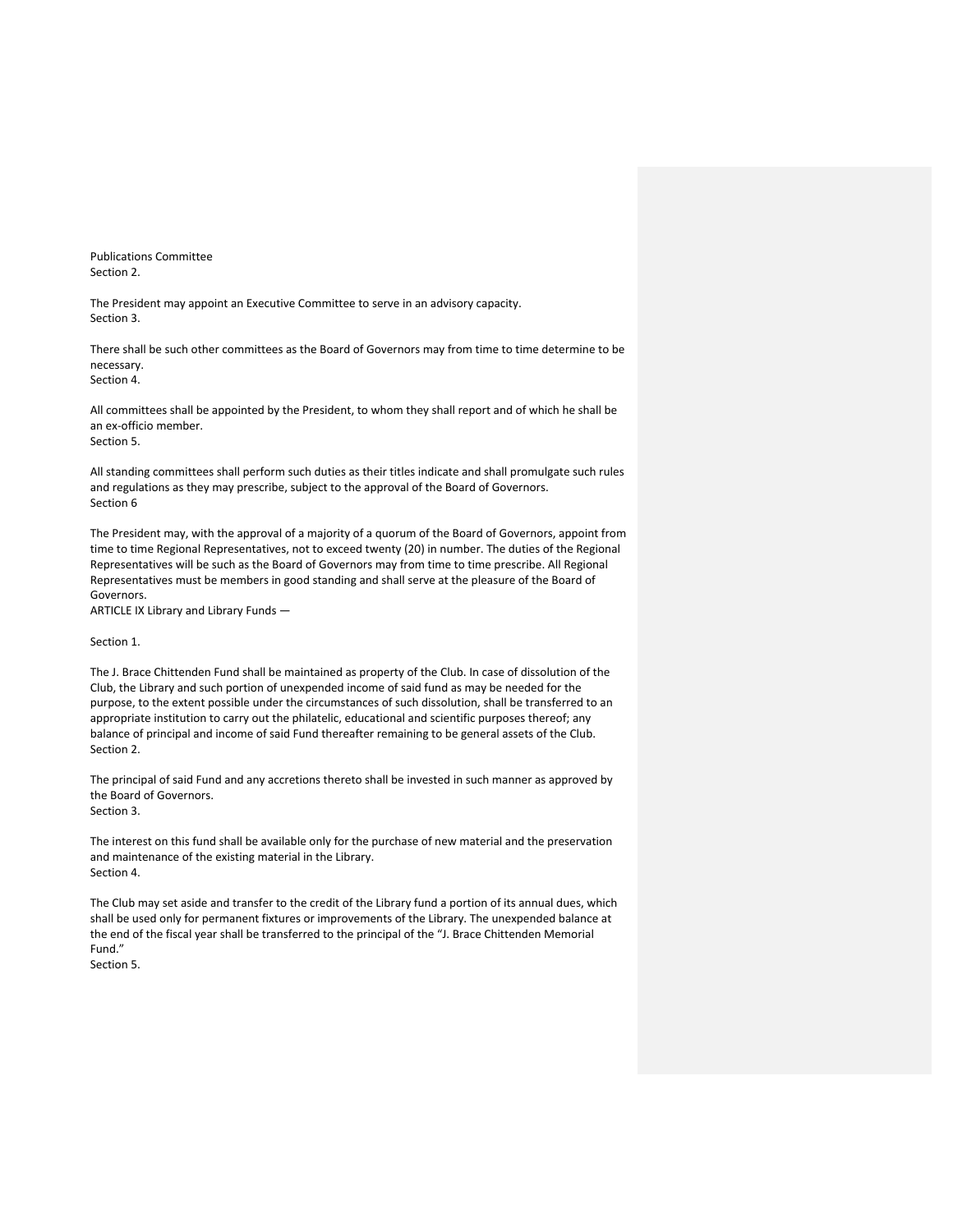The Library shall be under the care and supervision of a committee who shall be appointed by the President, to serve for one year and thereafter until their successors are appointed. Section 6.

One of the Committee shall be designated as the Librarian. Section 7.

The Librarian and the Committee shall make rules and regulations for the ordinary use of the Library, subject to the approval of the Board of Governors. ARTICLE X House and Replacement Fund —

# Section 1.

The Club House and Real Estate shall be maintained as property of the Club and in charge of the Board of Governors. Section 2.

The Club shall set up and maintain a separate and permanent fund to be known as "House Replacement Fund."

# Section 3.

The money of this fund shall be invested in accordance with the approval of the Board of Governors. Section 4.

The money of this fund shall only be expended for additions to the property, legal assessments or extraordinary repairs and then only upon the approval of not less than two-thirds of the entire Board of Governors.

Section 5.

The Capital Fund is created to provide a source of income for the general maintenance, use and operation of the Club. Expenditures therefrom may be made only from income thereof, but no expenditure shall be made until the total of such fund (either from contributions, accumulated income or other means) shall equal the amount of One Hundred Thousand (\$100,000) dollars or more (if the Board of Governors shall so determine). No payments of principal may be made, except with the unanimous consent of the Board of Governors at a special meeting called to consider such payment at which at least three-quarters of the Board members are present. ARTICLE XI Publications —

Section 1.

The Board of Governors shall have the power to originate and continue such publications as they may deem required for the best interest of the Club and the advancement of philately, and shall make such rules for the production of, and such prices, as they may deem sufficient for these publications. Section 2.

The Editor or Managing Agent of such publication shall be appointed by the President, under such designation of duties, privileges and compensations as the Board of Governors may determine and fix. ARTICLE XI Fiscal Year —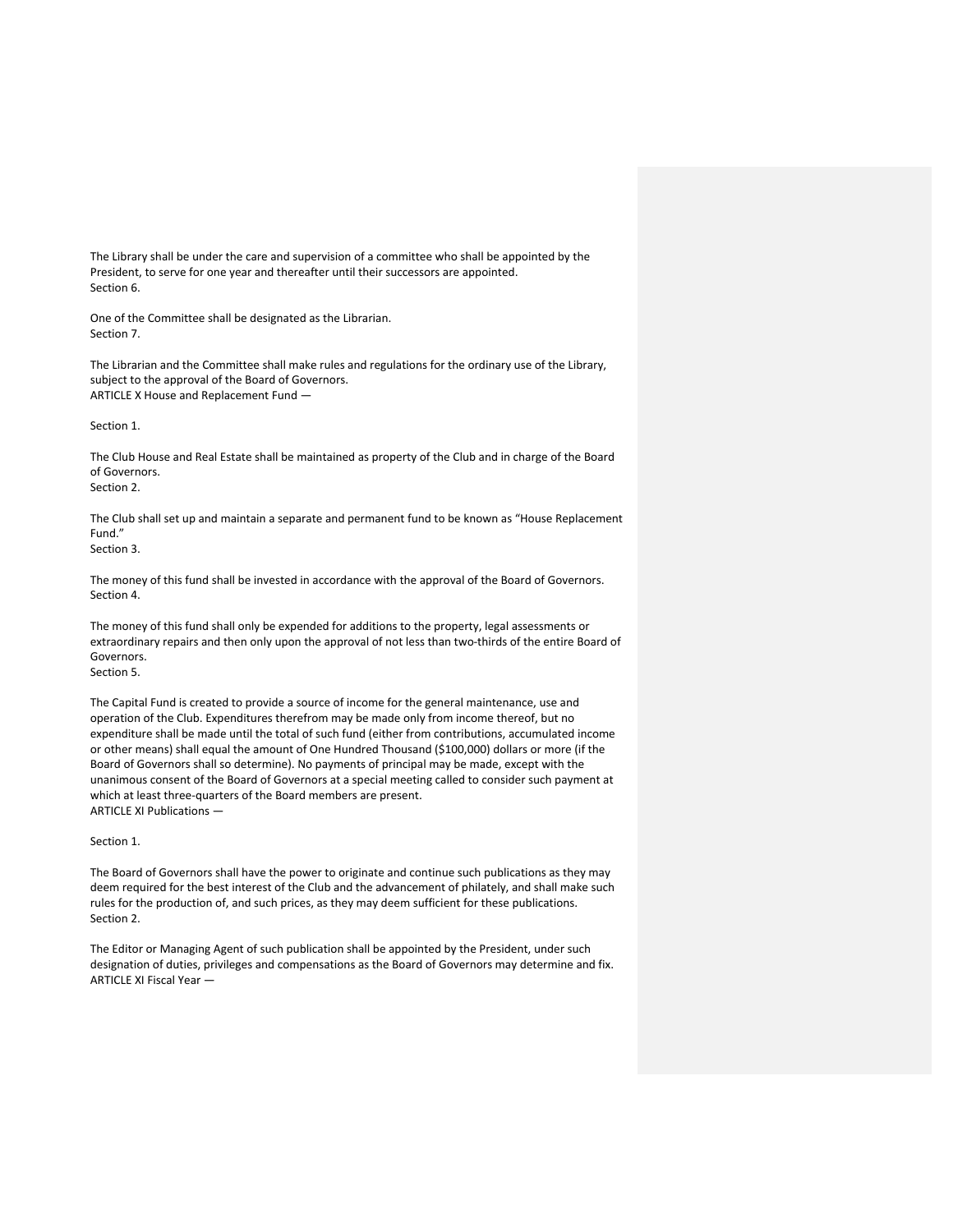Section 1.

 $\overline{\phantom{a}}$ 

 $\overline{\phantom{a}}$ 

| Section 1.                                                                                                                                                                                                                                                                                   |                             |
|----------------------------------------------------------------------------------------------------------------------------------------------------------------------------------------------------------------------------------------------------------------------------------------------|-----------------------------|
| The fiscal year shall be the calendar year.<br>ARTICLE XIII Nominations -                                                                                                                                                                                                                    |                             |
| Section 1.                                                                                                                                                                                                                                                                                   |                             |
| The President shall each year, at least six (6) weeks before the date of the annual meeting, appoint a<br>Nominating Committee to consist of at least three (3) members who are not at the time members of the<br>Board of Governors.<br>Section 2.                                          |                             |
| The Nominating Committee at least thirty (30) days prior to any annual election shall notify the<br>Secretary of its nominations for vacancies on the Board of Governors.<br>Section 3.                                                                                                      |                             |
| The nominating Committee shall also post a copy of their nominations on the Website at least thirty (30)<br>days prior to the coming annual meeting.<br>Section 4.                                                                                                                           | Deleted: Bulletin Board     |
| Seven or more members may nominate members for election to the Board of Governors, by written<br>notice to the Secretary at least twenty-five (25) days prior to the coming annual meeting, which names<br>shall be promptly posted on the Website by the Secretary.<br>ARTICLE XIV Voting - | Deleted: Bulletin Board     |
| Section 1.                                                                                                                                                                                                                                                                                   |                             |
| All voting shall be in person or by proxy.<br>Section 2.                                                                                                                                                                                                                                     |                             |
| Honorary, Life, Resident, and non-Resident members in good standing shall be entitled to vote.<br>ARTICLE XV Order of Business -                                                                                                                                                             | Deleted: ¶<br>Deleted: Only |
| The order of business of all Meetings shall be unless voted otherwise :<br><b>Roll Call</b><br><b>Reading of Minutes</b><br>Communications                                                                                                                                                   |                             |
| Reports<br><b>Unfinished Business</b><br><b>New Business</b>                                                                                                                                                                                                                                 |                             |

Adjournment ARTICLE XVI Amendments —

Elections (if any)

Section 1.